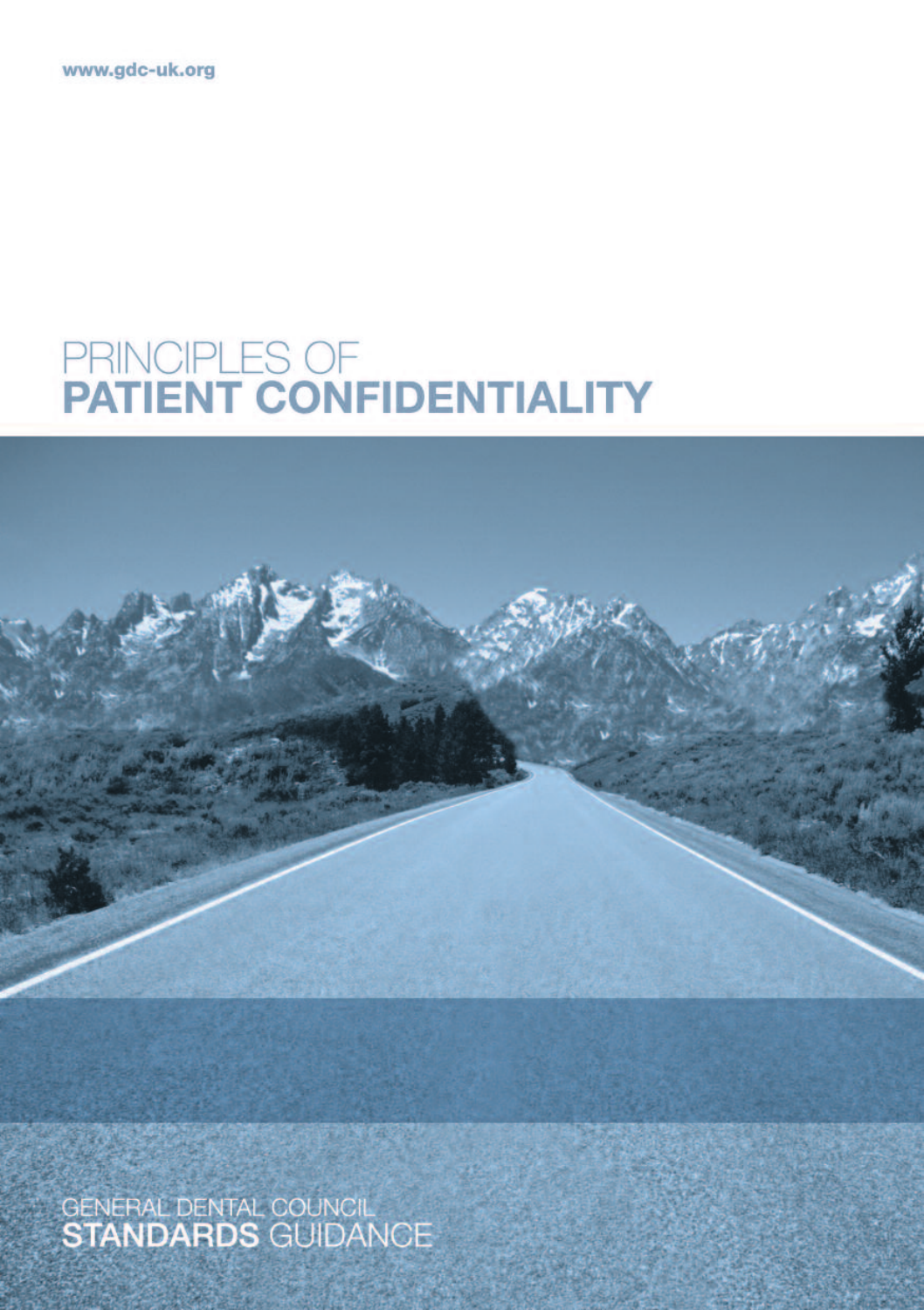GDC | protecting patients, regulating the dental team

**We aim to** protect patients "promote confidence in dental professionals be at the forefront of healthcare regulation **We** register qualified professionals set standards of dental practice and conduct assure the quality of dental education ensure professionals keep up-to-date help patients with complaints about a dental professional work to strengthen patient protection"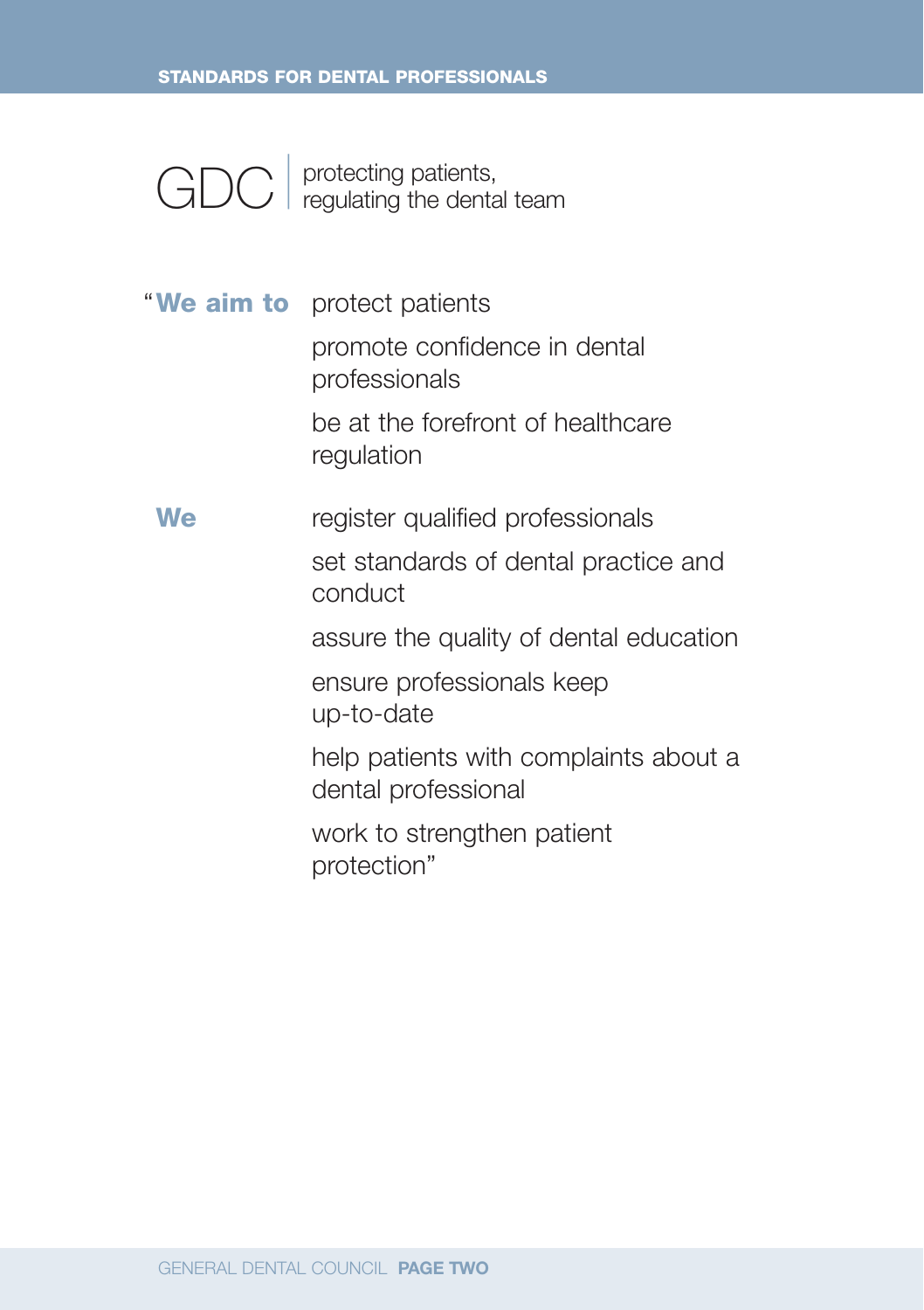### **ABOUT THIS BOOKLET**

Our standards guidance, 'Standards for dental professionals', sets out six main principles which you should apply to all aspects of your work as a dental professional.

It is your responsibility to apply the principles to your daily work, using your judgement in the light of the principles.

The guidance says:

#### **'Protect the confidentiality of patients' information'**

- **T** Treat information about patients as confidential and only use it for the purposes for which it is given.
- **Prevent information from being accidentally revealed and** prevent unauthorised access by keeping information secure at all times.
- $\blacksquare$  In exceptional circumstances, it may be justified to make confidential patient information known without consent if it is in the public interest or the patient's interest.

You have both an ethical and a legal duty to keep patient information confidential. This guidance identifies, and is limited to, the ethical issues around protecting the confidentiality of patients' information.

We do not give legal advice. As 'Standards for dental professionals' explains, you are responsible for making yourself aware of laws and regulations which affect your work, premises, equipment and business, and following them. If you are not sure about the law and responsibilities relating to protecting and providing patient information, ask an appropriate source for advice, for example, your dental defence organisation.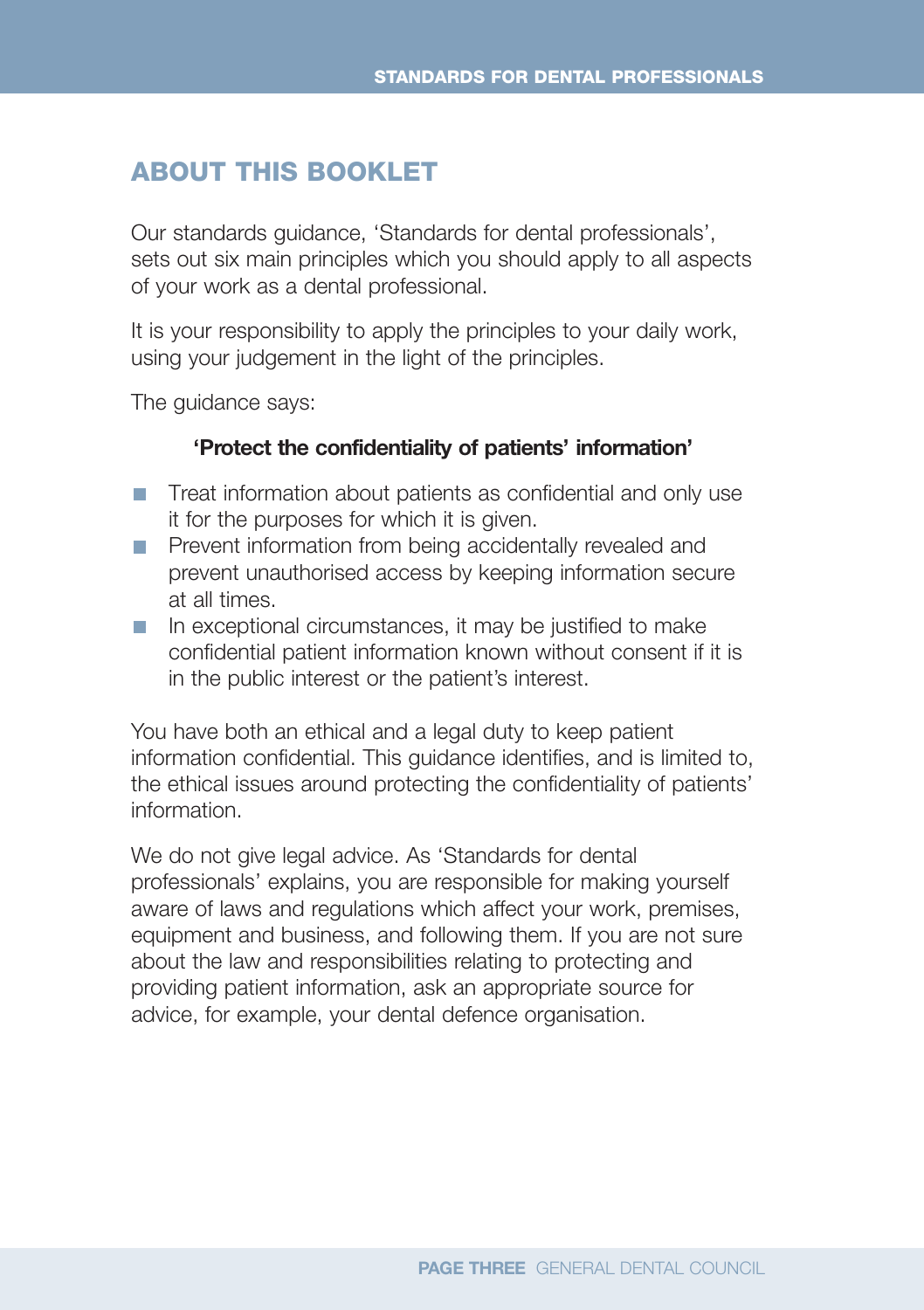#### **1 Duty of confidentiality**

- **1.1** Patients are entitled to expect that you will keep the information you hold about them confidential.
- **1.2** Confidentiality is central to the relationship of trust between you and your patient.
- **1.3** The duty of confidentiality applies to:
	- all members of the dental team; and m,
	- all information about the patient which you learn in  $\overline{\phantom{a}}$ your professional role.
- **1.4** You must keep information confidential even after a patient dies.
- **1.5** If it is necessary to release patient information:
	- get the patient's consent to do so wherever possible  $\overline{\phantom{a}}$ (read our guidance 'Principles of patient consent' for advice on getting consent);
	- make sure that you only release the minimum  $\mathcal{L}_{\mathcal{A}}$ information necessary for the purpose; and
	- be prepared to justify your decisions and any action  $\overline{\phantom{a}}$ you take.

#### **2 Releasing information with the patient's consent**

- **2.1** Make sure that you explain to patients the circumstances in which you might share information about them with others involved in their healthcare.
- **2.2** Give patients the opportunity to withhold permission for you to share information about them.
- **2.3** Where a patient allows you to share information about them, make sure the patient understands:
	- what you will be releasing;  $\blacksquare$
	- $\overline{\phantom{a}}$ the reasons you will be releasing it; and
	- the likely consequences of releasing the information.  $\overline{\phantom{a}}$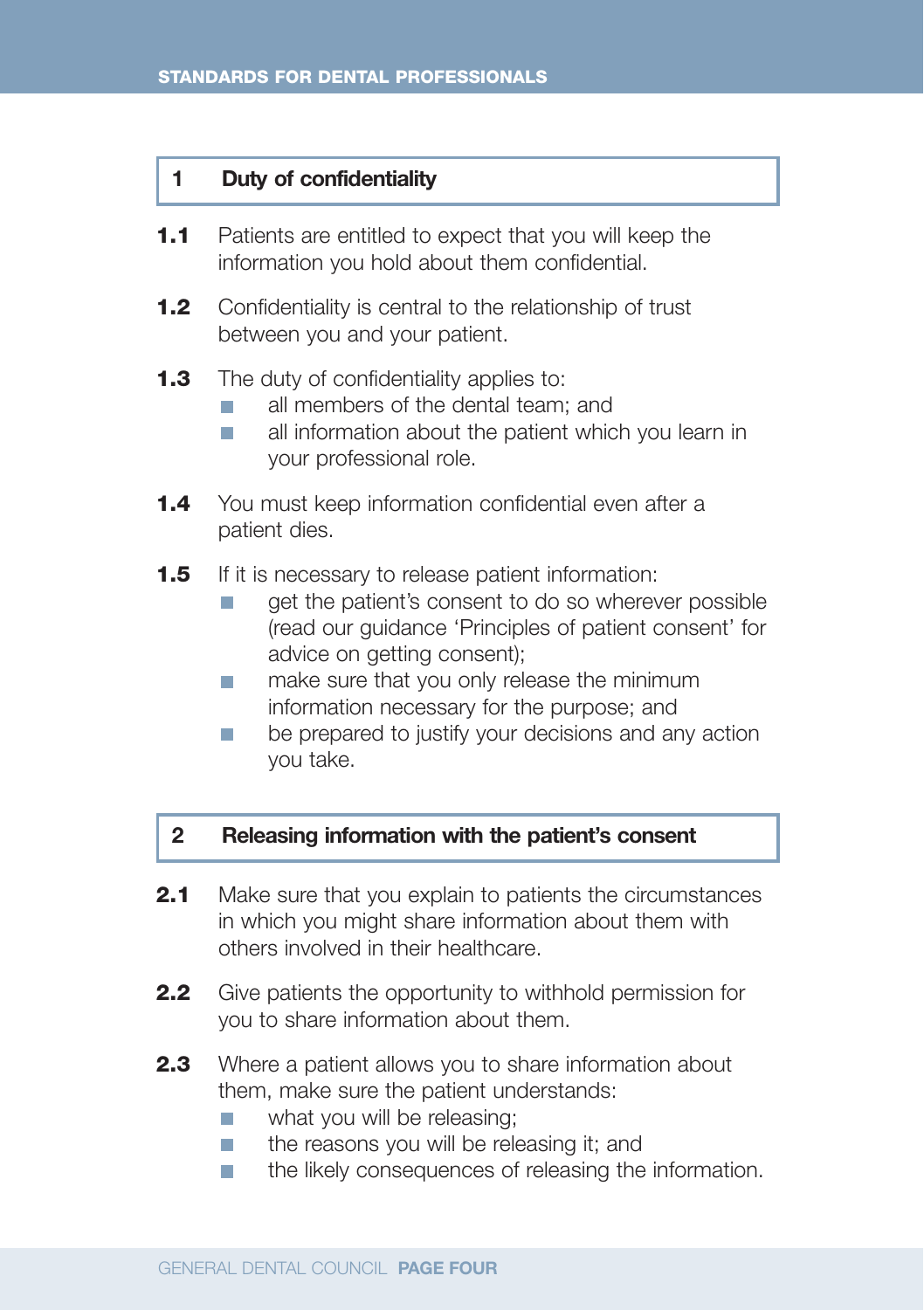- **2.4** If you have permission to release information, make sure anyone you share that information with understands that the information is confidential.
- **2.5** If you are given information about the patient to help you provide care for them, by law you must keep the information confidential.
- **2.6** Other people may ask you to provide patient information, for example, to help teaching or research, or you may want to use patient information, for example, patient images such as photographs, for teaching or research. If so, make sure you apply the principles in this guidance by:
	- getting the patient's consent; П
	- making sure the patient understands exactly what  $\overline{\phantom{a}}$ they are agreeing to and how the information will be used; and
	- making sure that you only release the minimum m. information necessary for the purpose.
- **2.7** If it is not necessary for the patient to be identified, make sure that the patient cannot be identified from the information you release.

#### **3 Preventing information being released accidentally**

- **3.1** Make sure that you protect the confidential information you are responsible for when you receive it, store it, send it or get rid of it.
- **3.2** Store records securely and don't leave them where they might be seen by other patients, unauthorised healthcare staff or members of the public.
- **3.3** Don't talk about patients where you can be overheard.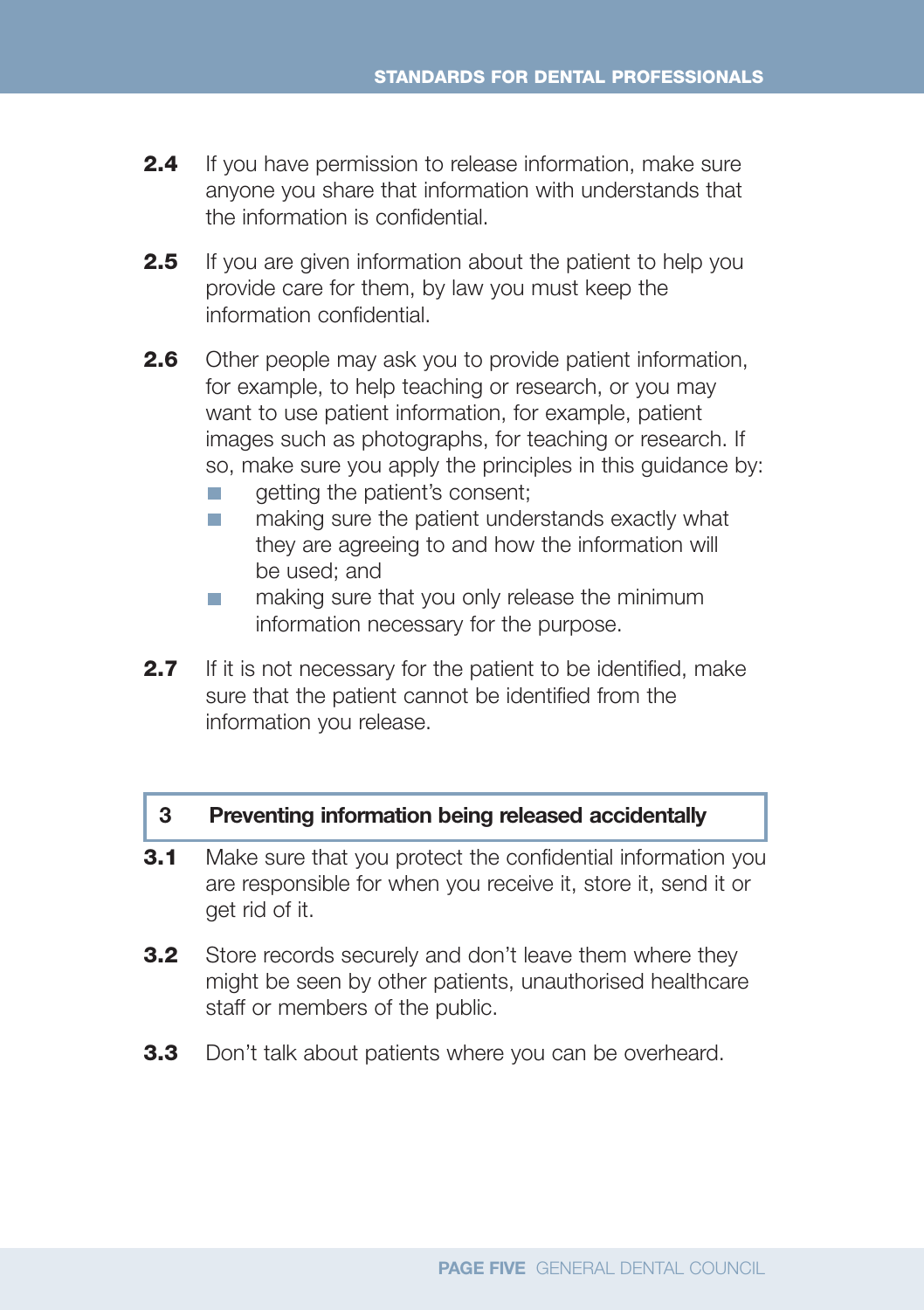#### **4 Releasing information in the 'public interest'**

- **4.1** You may decide that you should share confidential information without consent in the public interest. For example, this might happen where a patient puts their health and safety at serious risk, or if you think that you have confidential information which would help prevent or detect a serious crime. Get advice if you are not sure.
- **4.2** If you think it is in the public interest for you to share confidential information, before you act, and where practical, do everything you can to persuade the patient to release the information themselves, or to give you permission to release the information.
- **4.3** If you cannot persuade the patient to do this, or it is not practical or appropriate to do so, get advice from an appropriate source, such as your defence organisation, before you release the information.
- **4.4** A court may order you to release patient information without consent. If so, only release the minimum information needed to follow the order.
- **4.5** In any circumstance where you decide to release confidential information, be prepared to explain and justify your decision and any action you take.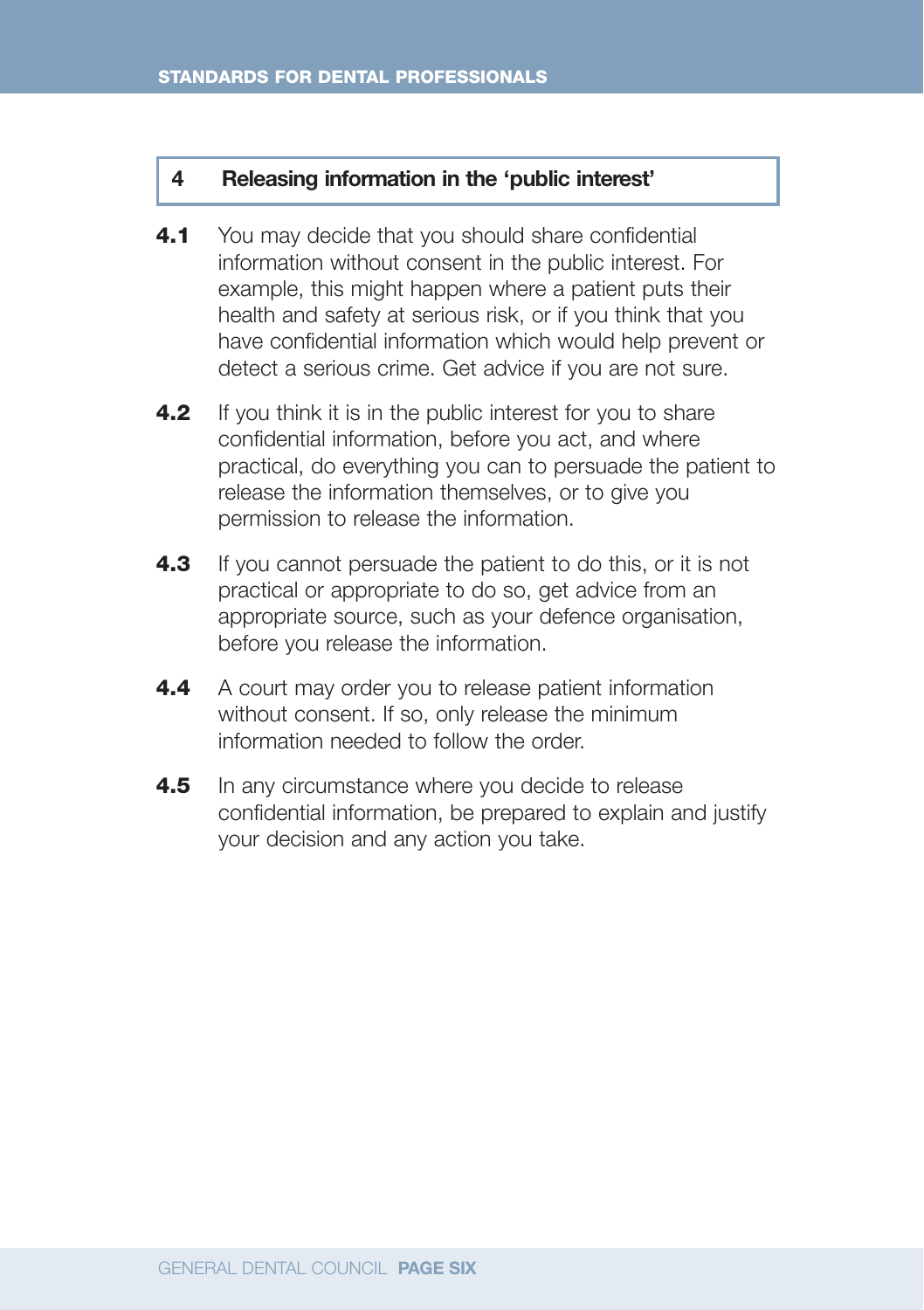## **GUIDANCE THAT SUPPORTS THIS BOOKLET**

As well as this booklet, we have produced guidance booklets on the following.

- Standards for Dental Professionals (published May 2005)
- **Principles of Patient Consent (published May 2005)**
- **Principles of Dental Team Working (published January 2006)**
- **Principles of Complaints Handling (published May 2006)**
- **Principles of Raising Concerns (published May 2006)**

You can download these booklets, and more copies of this booklet, from our website, or you can phone or e-mail us for copies using the contact details below.

#### **Other sources of advice**

You can find a list of further sources of information and advice for dental professionals and the public on our website at **www.gdc-uk.org** Or, you can phone us for a copy of the list on **020 7887 3800** or e-mail us at **standards@gdc-uk.org**

20 May 2005